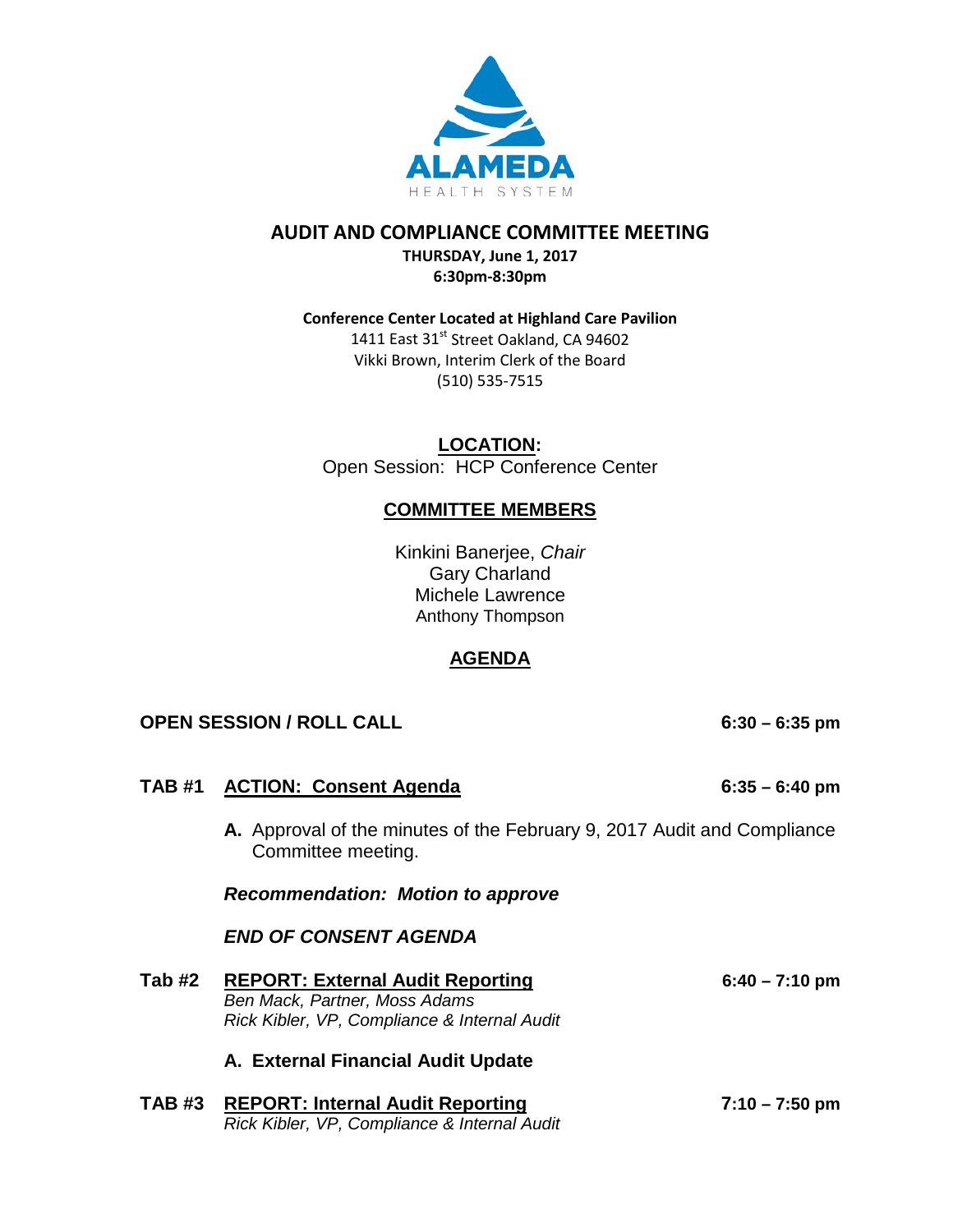## **A.FY2018 Risk Assessment B.FY2018 Internal Audit and Compliance Plan C.IT Access D.NPI Number Audit**

# **TAB #4 ACTION: FY 2018 Internal Audit and Compliance Plan 7:50 – 7:55 pm** *Rick Kibler, VP, Compliance & Internal Audit*

*Recommendation: Motion to approve*

# **TAB #5 INFORMATION: Status Reports (Written Reports)**

*Rick Kibler, VP, Compliance & Internal Audit*

# **Internal Audit Status Reports**

- **A.**Status of External Financial Audit Management Letter
- **B.** Status of FY2017 Internal Audit Plan
- **C.** Follow-up to Past Audit Reports
- **D.**Toyon Update

# **Compliance Program Report**

- **E.** Compliance Program Assessment
- **F.** Compliance Program Report
- **G.**AHS Compliance Dashboard\_FY17 3QTR
- **H.**Recent Compliance News
- **I.** Current Regulatory Activity

# **TAB #6 INFORMATION: Annual Audit and Compliance 7:55 – 8:00pm Committee Agenda Calendar and Follow-Up** *Committee*

- **A.** Audit and Compliance Committee Master Calendar and Follow-up **Worksheet**
- **B.** AHS Board of Trustees Issue Tracking Form AUDIT COMPLIANCE **Committee**

# **Public Comment**

# **Trustee Remarks**

# **ADJOURNMENT**